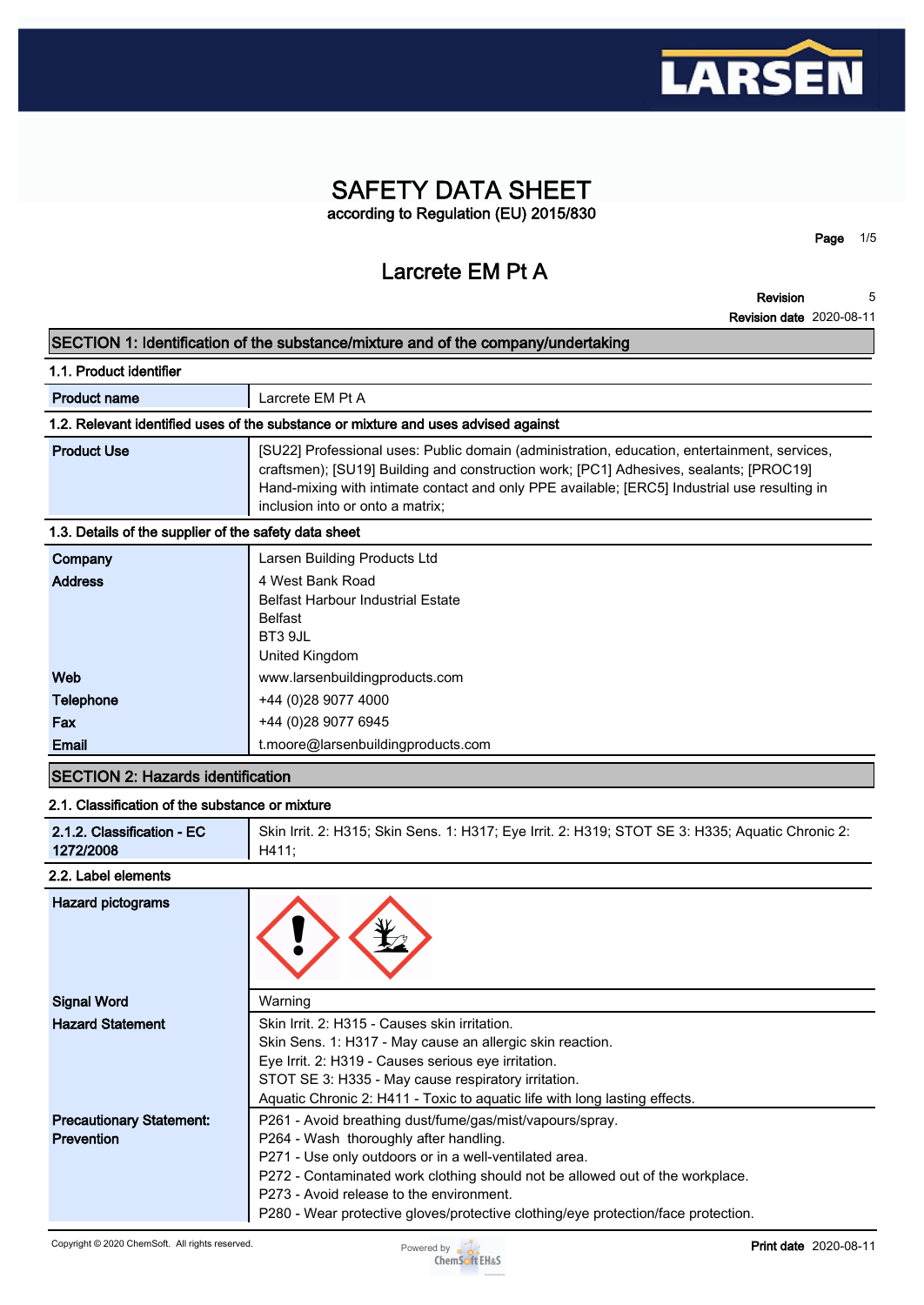**Revision date 2020-08-11**

| 2.2. Label elements                                                                              |                                                                                                                                                                                                                                                                                                                                                                                                                                                                                                                                                                                                                                                                                   |
|--------------------------------------------------------------------------------------------------|-----------------------------------------------------------------------------------------------------------------------------------------------------------------------------------------------------------------------------------------------------------------------------------------------------------------------------------------------------------------------------------------------------------------------------------------------------------------------------------------------------------------------------------------------------------------------------------------------------------------------------------------------------------------------------------|
| <b>Precautionary Statement:</b><br>Response                                                      | P302+P352 - IF ON SKIN: Wash with plenty of water/.<br>P304+P340 - IF INHALED: Remove person to fresh air and keep comfortable for breathing.<br>P305+P351+P338 - IF IN EYES: Rinse cautiously with water for several minutes. Remove contact<br>lenses, if present and easy to do. Continue rinsing.<br>P312 - Call a POISON CENTER/doctor/ / if you feel unwell.<br>P321 - Specific treatment (see on this label).<br>P332+P313 - If skin irritation occurs: Get medical advice/attention.<br>P333+P313 - If skin irritation or rash occurs: Get medical advice/attention.<br>P337+P313 - If eye irritation persists: Get medical advice/attention.<br>P391 - Collect spillage. |
| <b>Precautionary Statement:</b><br>Storage<br><b>Precautionary Statement:</b><br><b>Disposal</b> | P403+P233 - Store in a well-ventilated place. Keep container tightly closed.<br>P405 - Store locked up.<br>P501 - Dispose of contents/container to                                                                                                                                                                                                                                                                                                                                                                                                                                                                                                                                |

### **SECTION 3: Composition/information on ingredients**

#### **3.2. Mixtures**

#### **EC 1272/2008**

| <b>Chemical Name</b>                   | Index No.    | CAS No.    | EC No.    | <b>REACH Registration</b><br><b>Number</b> | Conc.<br>$(\%w/w)$ | Classification                                                  |
|----------------------------------------|--------------|------------|-----------|--------------------------------------------|--------------------|-----------------------------------------------------------------|
| Bisphenol A-(epichlorhydrin)           | 603-074-00-8 | 25068-38-6 | 500-033-5 |                                            |                    | Eye Irrit. 2: H319; Skin Irrit. 2:                              |
| (reaction product)                     |              |            |           |                                            |                    | H315; Skin Sens. 1: H317;                                       |
|                                        |              |            |           |                                            |                    | Aquatic Chronic 2: H411;                                        |
| Silica Sand (<1% Respirable<br>Quartz) |              | 14808-60-7 | 238-878-4 |                                            |                    |                                                                 |
| Mica                                   |              | 12001-26-2 |           |                                            |                    | Skin Irrit. 2: H315; Eye Irrit. 2:                              |
|                                        |              |            |           |                                            |                    | H319; STOT SE 3: H335;                                          |
| Oxiran, Mono[(C12-14-                  | 603-103-00-4 | 68609-97-2 | 271-846-8 |                                            |                    | Skin Irrit. 2: H315; Skin Sens.                                 |
| alkyloxy)methyl]- derivative           |              | 28064-14-4 |           |                                            |                    | 1: H317:                                                        |
| Bisphenol F Type Epoxy Resin           |              |            |           |                                            |                    | Skin Irrit. 2: H315; Skin Sens.<br>1: H317; Eye Irrit. 2: H319; |
|                                        |              |            |           |                                            |                    | Aquatic Chronic 2: H411;                                        |
| Silica Flour                           |              | 14808-60-7 |           |                                            |                    |                                                                 |
|                                        |              |            |           |                                            |                    |                                                                 |
| <b>Titanium Dioxide</b>                |              | 13463-67-7 | 236-675-5 |                                            |                    |                                                                 |
|                                        |              |            |           |                                            |                    |                                                                 |
| byk p104s                              |              |            |           |                                            |                    | Flam. Liq. 3: H226; Skin Irrit.<br>2: H315:                     |
|                                        |              |            |           |                                            |                    |                                                                 |

# **SECTION 4: First aid measures**

# **4.1. Description of first aid measures**

| Inhalation          | Irritating to respiratory system. Inhalation may cause coughing, tightness of the chest and irritation<br>of the respiratory system. Move the exposed person to fresh air. Seek medical attention. |
|---------------------|----------------------------------------------------------------------------------------------------------------------------------------------------------------------------------------------------|
| Eye contact         | Irritating to eyes. Rinse immediately with plenty of water for 15 minutes holding the eyelids open.<br>Seek medical attention if irritation or symptoms persist.                                   |
| <b>Skin contact</b> | Irritating to skin. Wash off immediately with plenty of soap and water. Remove contaminated<br>clothing. Seek medical attention if irritation or symptoms persist.                                 |
| Ingestion           | Ingestion may cause nausea and vomiting. Seek medical attention if irritation or symptoms persist.<br>DO NOT INDUCE VOMITING.                                                                      |

# **SECTION 5: Firefighting measures**

### **5.1. Extinguishing media**

**Carbon oxides.**

# **5.2. Special hazards arising from the substance or mixture**

**Burning produces irritating, toxic and obnoxious fumes.**

# **5.3. Advice for firefighters**

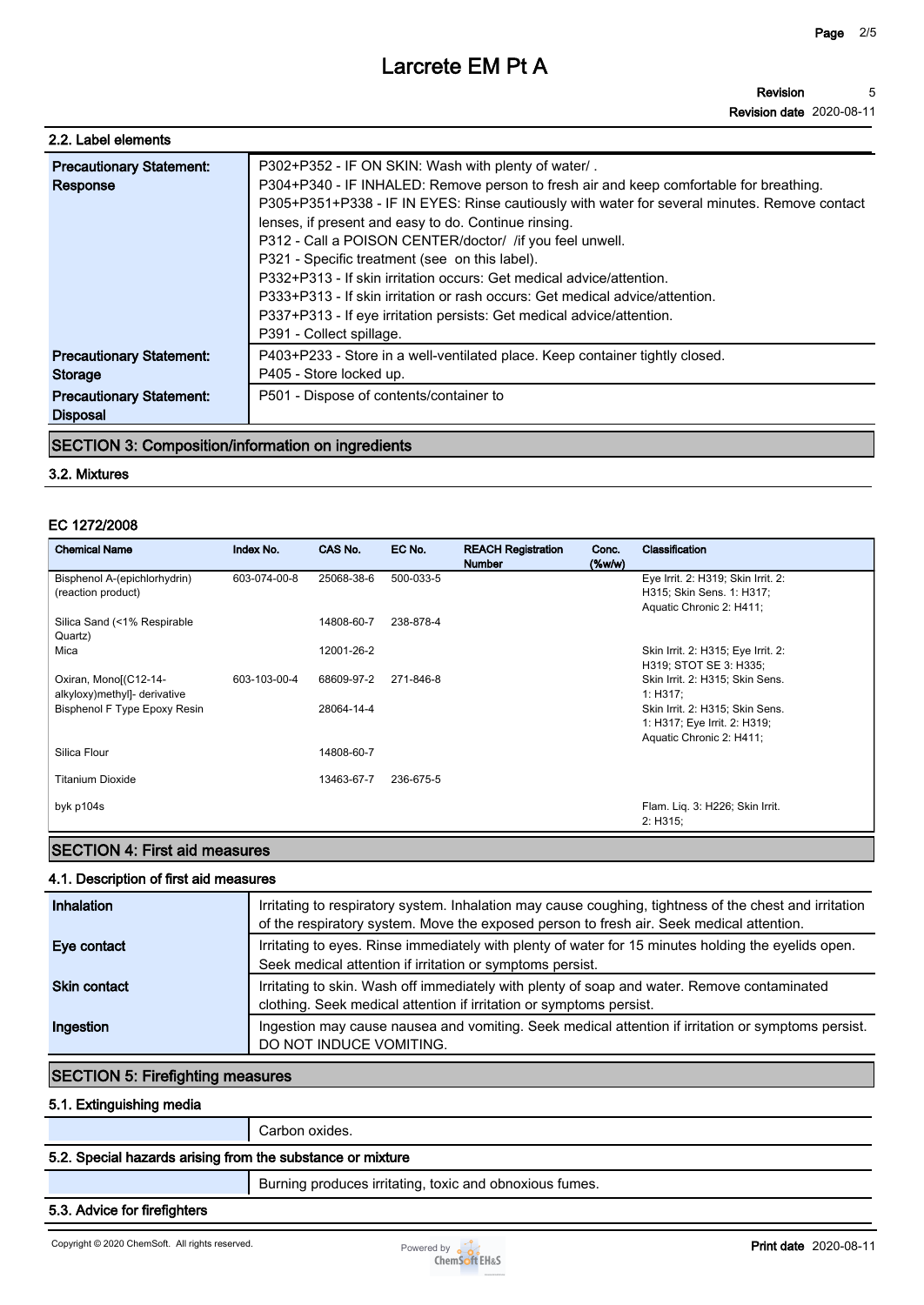| Revision                        | 5 |
|---------------------------------|---|
| <b>Revision date 2020-08-11</b> |   |

| 5.3. Advice for firefighters                                      |                                                                                                                                                                         |  |
|-------------------------------------------------------------------|-------------------------------------------------------------------------------------------------------------------------------------------------------------------------|--|
|                                                                   | Wear suitable respiratory equipment when necessary.                                                                                                                     |  |
| <b>SECTION 6: Accidental release measures</b>                     |                                                                                                                                                                         |  |
|                                                                   | 6.1. Personal precautions, protective equipment and emergency procedures                                                                                                |  |
|                                                                   | Ensure adequate ventilation of the working area. Wear suitable protective equipment.                                                                                    |  |
| 6.2. Environmental precautions                                    |                                                                                                                                                                         |  |
|                                                                   | Do not allow product to enter drains. Prevent further spillage if safe.                                                                                                 |  |
| 6.3. Methods and material for containment and cleaning up         |                                                                                                                                                                         |  |
|                                                                   | Absorb with inert, absorbent material. Sweep up. Transfer to suitable, labelled containers for<br>disposal. Clean spillage area thoroughly with plenty of water.        |  |
| <b>SECTION 7: Handling and storage</b>                            |                                                                                                                                                                         |  |
| 7.1. Precautions for safe handling                                |                                                                                                                                                                         |  |
|                                                                   | Avoid contact with eyes and skin. Ensure adequate ventilation of the working area. Adopt best<br>Manual Handling considerations when handling, carrying and dispensing. |  |
| 7.2. Conditions for safe storage, including any incompatibilities |                                                                                                                                                                         |  |
|                                                                   | Keep in a cool, dry, well ventilated area. Keep containers tightly closed. Store in correctly labelled                                                                  |  |

# **SECTION 8: Exposure controls/personal protection**

# **8.1. Control parameters**

# **8.1.1. Exposure Limit Values**

| Mica                                   | WEL 8-hr limit ppm: -          | WEL 8-hr limit mg/m3: -        |
|----------------------------------------|--------------------------------|--------------------------------|
|                                        | WEL 15 min limit ppm: -        | WEL 15 min limit mg/m3: -      |
|                                        | WEL 8-hr limit mg/m3 total 10  | WEL 15 min limit mg/m3 total - |
|                                        | inhalable dust:                | inhalable dust:                |
|                                        | WEL 8-hr limit mg/m3 total 0.8 | WEL 15 min limit mg/m3 total - |
|                                        | respirable dust:               | respirable dust:               |
| Silica Sand (<1% Respirable<br>Quartz) | WEL 8-hr limit ppm:            | WEL 8-hr limit mg/m3: 0.1      |
|                                        | WEL 15 min limit ppm:          | WEL 15 min limit mg/m3:        |
|                                        | WEL 8-hr limit mg/m3 total 10  | WEL 15 min limit mg/m3 total   |
|                                        | inhalable dust:                | inhalable dust:                |
|                                        | WEL 8-hr limit mg/m3 total 4   | WEL 15 min limit mg/m3 total   |
|                                        | respirable dust:               | respirable dust:               |
| Titanium Dioxide                       | WEL 8-hr limit ppm: -          | WEL 8-hr limit mg/m3: -        |
|                                        | WEL 15 min limit ppm: -        | WEL 15 min limit mg/m3: -      |
|                                        | WEL 8-hr limit mg/m3 total 10  | WEL 15 min limit mg/m3 total - |
|                                        | inhalable dust:                | inhalable dust:                |
|                                        | WEL 8-hr limit mg/m3 total 4   | WEL 15 min limit mg/m3 total - |
|                                        | respirable dust:               | respirable dust:               |

| 8.2. Exposure controls                     |                                                  |  |  |  |
|--------------------------------------------|--------------------------------------------------|--|--|--|
| 8.2.1. Appropriate engineering<br>controls | Ensure adequate ventilation of the working area. |  |  |  |
| 8.2.2. Individual protection               | Wear chemical protective clothing.               |  |  |  |
| measures                                   |                                                  |  |  |  |
| Eye / face protection                      | Approved safety goggles.                         |  |  |  |
| Skin protection -                          | Chemical resistant gloves (PVC).                 |  |  |  |
| Handprotection                             |                                                  |  |  |  |

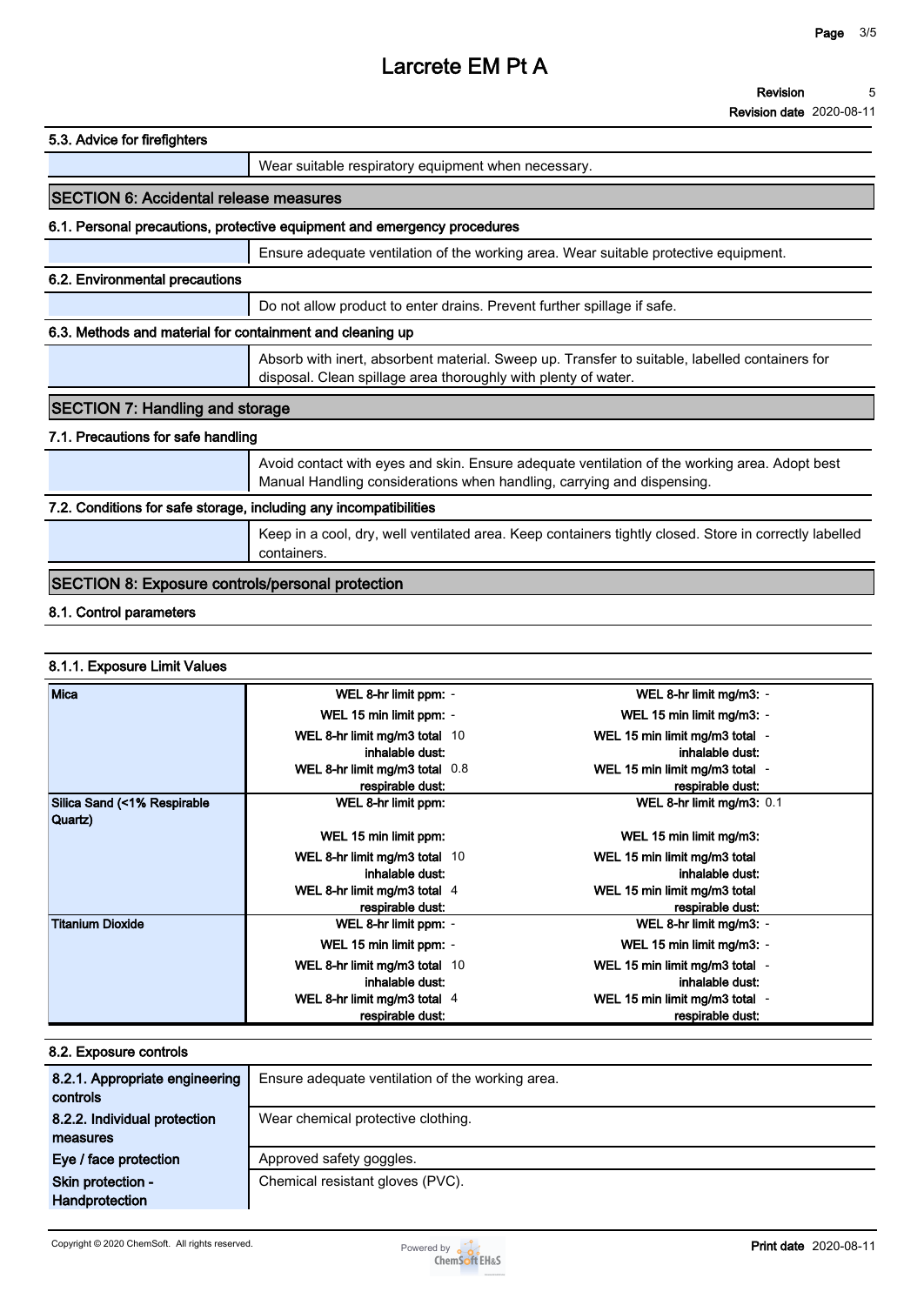| <b>Respiratory protection</b>                              | In case of insufficient ventilation, wear suitable respiratory equipment.                   |  |  |  |
|------------------------------------------------------------|---------------------------------------------------------------------------------------------|--|--|--|
| <b>SECTION 9: Physical and chemical properties</b>         |                                                                                             |  |  |  |
| 9.1. Information on basic physical and chemical properties |                                                                                             |  |  |  |
|                                                            | Appearance Hazy liquid/ fluid paste                                                         |  |  |  |
| Colour                                                     | Off white                                                                                   |  |  |  |
| Odour                                                      | Characteristic                                                                              |  |  |  |
| <b>SECTION 10: Stability and reactivity</b>                |                                                                                             |  |  |  |
| 10.2. Chemical stability                                   |                                                                                             |  |  |  |
|                                                            | Stable under normal conditions.                                                             |  |  |  |
| <b>SECTION 11: Toxicological information</b>               |                                                                                             |  |  |  |
| 11.1.4. Toxicological Information                          |                                                                                             |  |  |  |
|                                                            | No data available                                                                           |  |  |  |
| <b>SECTION 12: Ecological information</b>                  |                                                                                             |  |  |  |
| 12.1. Toxicity                                             |                                                                                             |  |  |  |
|                                                            | No data available                                                                           |  |  |  |
|                                                            | Toxic to aquatic organisms, may cause long-term adverse effects in the aquatic environment. |  |  |  |
| <b>SECTION 13: Disposal considerations</b>                 |                                                                                             |  |  |  |
| <b>General information</b>                                 |                                                                                             |  |  |  |
|                                                            | Dispose of in compliance with all local and national regulations.                           |  |  |  |
| <b>SECTION 14: Transport information</b>                   |                                                                                             |  |  |  |
| <b>Hazard pictograms</b>                                   |                                                                                             |  |  |  |
|                                                            |                                                                                             |  |  |  |
| 14.1. UN number                                            |                                                                                             |  |  |  |
|                                                            | <b>UN3082</b>                                                                               |  |  |  |
| 14.2. UN proper shipping name                              |                                                                                             |  |  |  |
|                                                            | ENVIRONMENTALLY HAZARDOUS SUBSTANCE, LIQUID, N.O.S.                                         |  |  |  |
| 14.3. Transport hazard class(es)                           |                                                                                             |  |  |  |
| <b>ADR/RID</b>                                             | $\boldsymbol{9}$                                                                            |  |  |  |
| Subsidiary risk                                            |                                                                                             |  |  |  |
| <b>IMDG</b>                                                | 9                                                                                           |  |  |  |
| Subsidiary risk                                            |                                                                                             |  |  |  |
| <b>IATA</b>                                                | 9                                                                                           |  |  |  |
| Subsidiary risk                                            | L,                                                                                          |  |  |  |
| 14.4. Packing group                                        |                                                                                             |  |  |  |
| Packing group                                              | Ш                                                                                           |  |  |  |
| 14.5. Environmental hazards                                |                                                                                             |  |  |  |
| <b>Environmental hazards</b>                               | Yes                                                                                         |  |  |  |

**8.2. Exposure controls**

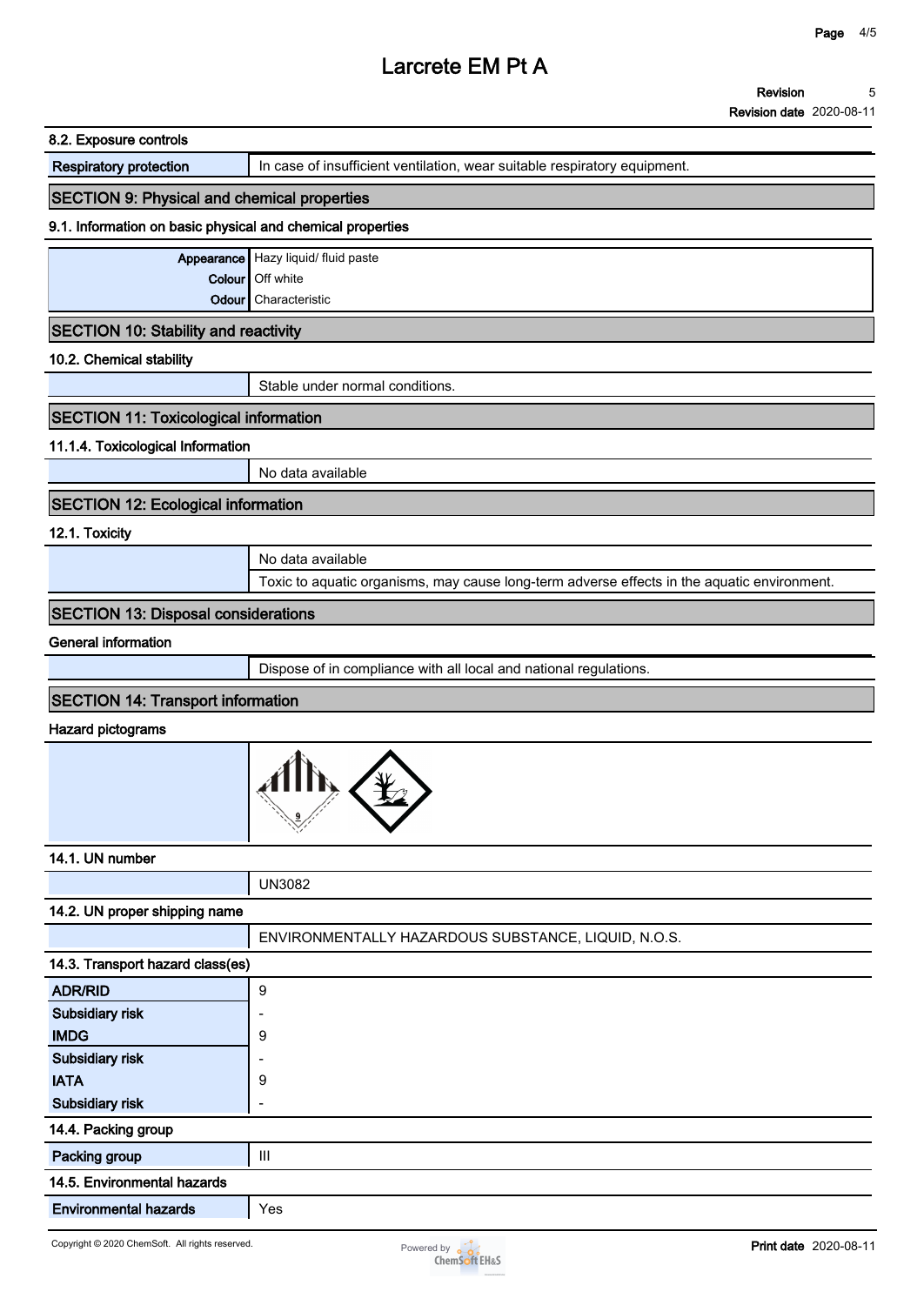| 14.5. Environmental hazards |                                                          |  |
|-----------------------------|----------------------------------------------------------|--|
| Marine pollutant            | Yes                                                      |  |
| <b>ADR/RID</b>              |                                                          |  |
| <b>Hazard ID</b>            | 90                                                       |  |
| <b>Tunnel Category</b>      | (E)                                                      |  |
| <b>IMDG</b>                 |                                                          |  |
| <b>EmS Code</b>             | F-A S-F                                                  |  |
| <b>IATA</b>                 |                                                          |  |
| Packing Instruction (Cargo) | 964                                                      |  |
| <b>Maximum quantity</b>     | 450L                                                     |  |
| <b>Packing Instruction</b>  | 964                                                      |  |
| (Passenger)                 |                                                          |  |
| <b>Maximum quantity</b>     | 450 L                                                    |  |
| <b>Further information</b>  |                                                          |  |
|                             | The product is not classified as dangerous for carriage. |  |
|                             |                                                          |  |

# **SECTION 15: Regulatory information**

# **SECTION 16: Other information**

| Other information                                |                                                                                                                                                                                                                                                                                                                                                                                                                                                                                |  |  |  |
|--------------------------------------------------|--------------------------------------------------------------------------------------------------------------------------------------------------------------------------------------------------------------------------------------------------------------------------------------------------------------------------------------------------------------------------------------------------------------------------------------------------------------------------------|--|--|--|
| <b>Revision</b>                                  | This document differs from the previous version in the following areas:.<br>8 - Respiratory protection.                                                                                                                                                                                                                                                                                                                                                                        |  |  |  |
| <b>Text of Hazard Statements in</b><br>Section 3 | Skin Irrit. 2: H315 - Causes skin irritation.<br>Skin Sens. 1: H317 - May cause an allergic skin reaction.<br>Eye Irrit. 2: H319 - Causes serious eye irritation.<br>Aquatic Chronic 2: H411 - Toxic to aquatic life with long lasting effects.<br>STOT SE 3: H335 - May cause respiratory irritation.<br>Flam. Lig. 3: H226 - Flammable liquid and vapour.                                                                                                                    |  |  |  |
| <b>Further information</b>                       |                                                                                                                                                                                                                                                                                                                                                                                                                                                                                |  |  |  |
|                                                  | The information supplied in this Safety Data Sheet is designed only as guidance for the safe use,<br>storage and handling of the product. This information is correct to the best of our knowledge and<br>belief at the date of publication however no guarantee is made to its accuracy. This information<br>relates only to the specific material designated and may not be valid for such material used in<br>combination with any other materials or in any other process. |  |  |  |

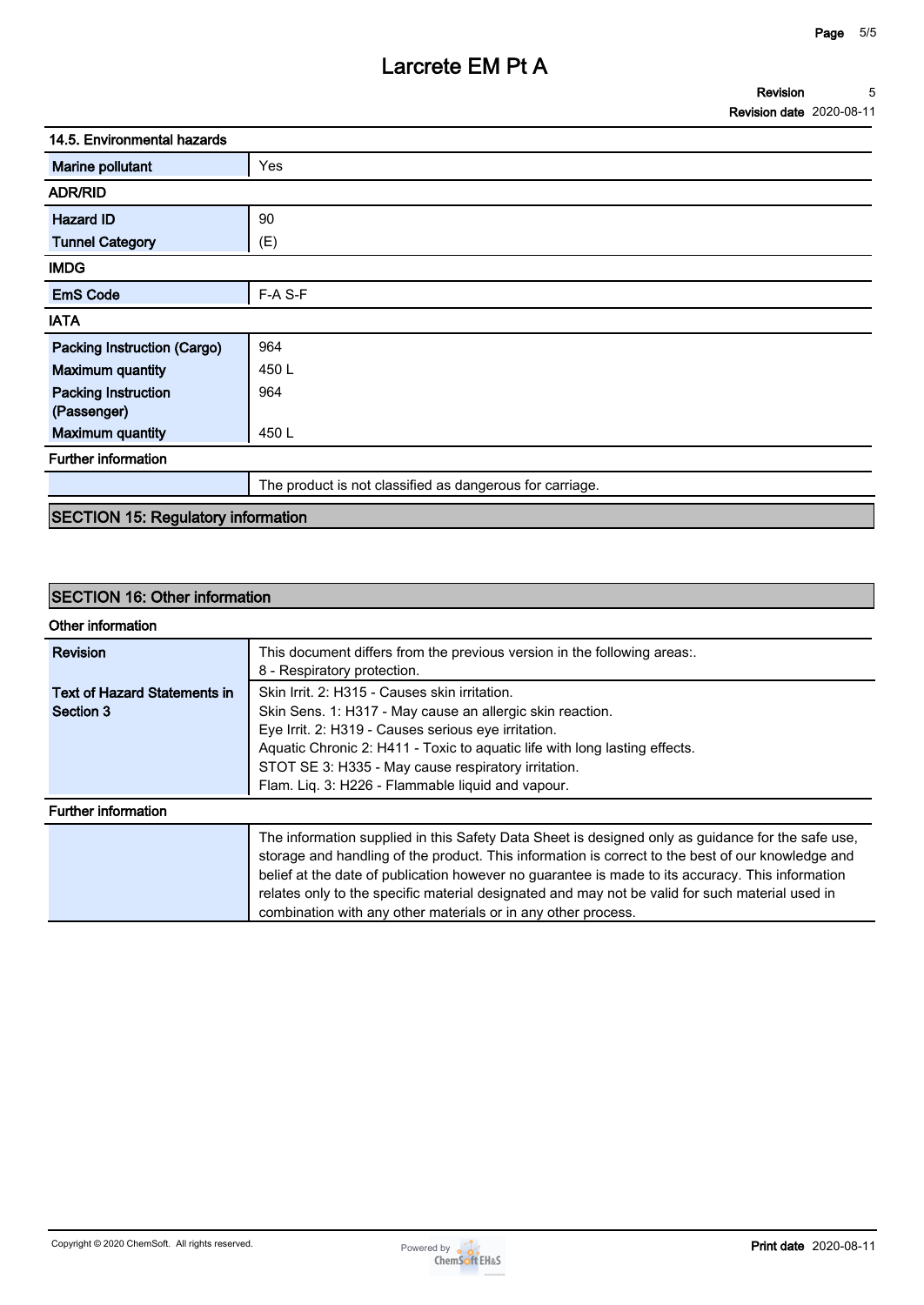

# **SAFETY DATA SHEET according to Regulation (EU) 2015/830**

**Larcrete EM Pt B**

**Revision 5**

**Page 1/5**

|                                                       | <b>Revision date 2019-12-12</b>                                                                                                                                                                                                                                        |
|-------------------------------------------------------|------------------------------------------------------------------------------------------------------------------------------------------------------------------------------------------------------------------------------------------------------------------------|
|                                                       | SECTION 1: Identification of the substance/mixture and of the company/undertaking                                                                                                                                                                                      |
| 1.1. Product identifier                               |                                                                                                                                                                                                                                                                        |
| <b>Product name</b>                                   | Larcrete EM Pt B                                                                                                                                                                                                                                                       |
|                                                       | 1.2. Relevant identified uses of the substance or mixture and uses advised against                                                                                                                                                                                     |
| <b>Product Use</b>                                    | [SU22] Professional uses: Public domain (administration, education, entertainment, services,<br>craftsmen); [SU19] Building and construction work; [PC0] Other; [PROC19] Hand-mixing with<br>intimate contact and only PPE available; [ERC3] Formulation in materials; |
| 1.3. Details of the supplier of the safety data sheet |                                                                                                                                                                                                                                                                        |
| Company                                               | Larsen Building Products Ltd                                                                                                                                                                                                                                           |
| <b>Address</b>                                        | 4 West Bank Road<br><b>Belfast Harbour Industrial Estate</b><br><b>Belfast</b><br>BT3 9JL<br>United Kingdom                                                                                                                                                            |
| Web                                                   | www.larsenbuildingproducts.com                                                                                                                                                                                                                                         |
| <b>Telephone</b>                                      | +44 (0)28 9077 4000                                                                                                                                                                                                                                                    |
| Fax                                                   | +44 (0)28 9077 6945                                                                                                                                                                                                                                                    |
| Email                                                 | t.moore@larsenbuildingproducts.com                                                                                                                                                                                                                                     |
| <b>SECTION 2: Hazards identification</b>              |                                                                                                                                                                                                                                                                        |
| 2.1. Classification of the substance or mixture       |                                                                                                                                                                                                                                                                        |
| 2.1.2. Classification - EC                            | Acute Tox. 4: H302; Skin Corr. 1B: H314; Skin Sens. 1: H317; Aquatic Chronic 4: H413;                                                                                                                                                                                  |

# **2.2. Label elements**

**2.1.2. Classification - EC 1272/2008**

| Hazard pictograms               |                                                                                   |  |  |  |
|---------------------------------|-----------------------------------------------------------------------------------|--|--|--|
| <b>Signal Word</b>              | Danger                                                                            |  |  |  |
| <b>Hazard Statement</b>         | Acute Tox. 4: H302 - Harmful if swallowed.                                        |  |  |  |
|                                 | Skin Corr. 1B: H314 - Causes severe skin burns and eye damage.                    |  |  |  |
|                                 | Skin Sens. 1: H317 - May cause an allergic skin reaction.                         |  |  |  |
|                                 | Aquatic Chronic 4: H413 - May cause long lasting harmful effects to aquatic life. |  |  |  |
| <b>Precautionary Statement:</b> | P260 - Do not breathe dust/fume/gas/mist/vapours/spray.                           |  |  |  |
| <b>Prevention</b>               | P261 - Avoid breathing dust/fume/gas/mist/vapours/spray.                          |  |  |  |
|                                 | P264 - Wash thoroughly after handling.                                            |  |  |  |
|                                 | P270 - Do no eat, drink or smoke when using this product.                         |  |  |  |
|                                 | P272 - Contaminated work clothing should not be allowed out of the workplace.     |  |  |  |
|                                 | P273 - Avoid release to the environment.                                          |  |  |  |
|                                 | P280 - Wear protective gloves/protective clothing/eye protection/face protection. |  |  |  |

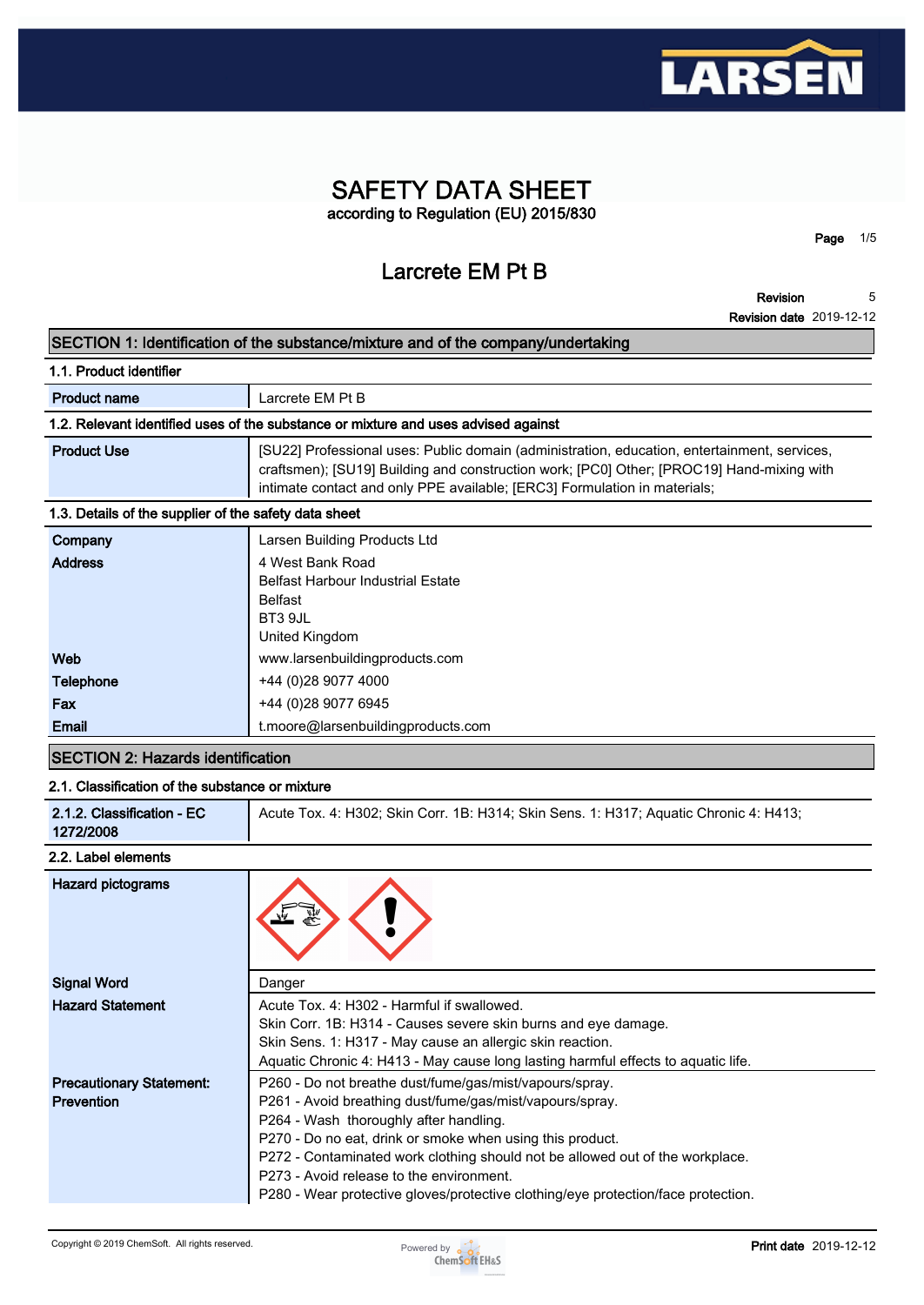| 2.2. Label elements                                |                                                                                                                                                                                                                                                                                                                                                                                                                                                                                                                                                                                                                                                                                                                                                                                                                                                         |  |  |  |
|----------------------------------------------------|---------------------------------------------------------------------------------------------------------------------------------------------------------------------------------------------------------------------------------------------------------------------------------------------------------------------------------------------------------------------------------------------------------------------------------------------------------------------------------------------------------------------------------------------------------------------------------------------------------------------------------------------------------------------------------------------------------------------------------------------------------------------------------------------------------------------------------------------------------|--|--|--|
| <b>Precautionary Statement:</b><br>Response        | P301+P312 - IF SWALLOWED: Call a POISON CENTER/doctor/ / if you feel unwell.<br>P301+P330+P331 - IF SWALLOWED: rinse mouth. Do NOT induce vomiting.<br>P302+P352 - IF ON SKIN: Wash with plenty of water/.<br>P303+P361+P353 - IF ON SKIN (or hair): Take off immediately all contaminated clothing. Rinse<br>skin with water/shower.<br>P304+P340 - IF INHALED: Remove person to fresh air and keep comfortable for breathing.<br>P305+P351+P338 - IF IN EYES: Rinse cautiously with water for several minutes. Remove contact<br>lenses, if present and easy to do. Continue rinsing.<br>P310 - Immediately call a POISON CENTER/doctor/.<br>P321 - Specific treatment (see on this label).<br>P330 - Rinse mouth.<br>P333+P313 - If skin irritation or rash occurs: Get medical advice/attention.<br>P363 - Wash contaminated clothing before reuse. |  |  |  |
| <b>Precautionary Statement:</b><br><b>Storage</b>  | P405 - Store locked up.                                                                                                                                                                                                                                                                                                                                                                                                                                                                                                                                                                                                                                                                                                                                                                                                                                 |  |  |  |
| <b>Precautionary Statement:</b><br><b>Disposal</b> | P501 - Dispose of contents/container to                                                                                                                                                                                                                                                                                                                                                                                                                                                                                                                                                                                                                                                                                                                                                                                                                 |  |  |  |

# **SECTION 3: Composition/information on ingredients**

#### **3.2. Mixtures**

#### **EC 1272/2008**

| <b>Chemical Name</b>                   | Index No.    | CAS No.        | EC No.    | <b>REACH Registration</b><br><b>Number</b> | Conc.<br>$(\%w/w)$ | Classification                                                                                      |
|----------------------------------------|--------------|----------------|-----------|--------------------------------------------|--------------------|-----------------------------------------------------------------------------------------------------|
| Talc (Talc, respirable dust)           |              | 14807-96-6     |           |                                            |                    | Carc. 1B: H350i;                                                                                    |
| Benzyl alcohol                         | 603-057-00-5 | $100 - 51 - 6$ | 202-859-9 |                                            |                    | Acute Tox. 4: H332; Acute<br>Tox. 4: H302;                                                          |
| Silica Flour                           |              | 14808-60-7     |           |                                            |                    | STOT RE 2: H373;                                                                                    |
| Silica Sand (<1% Respirable<br>Quartz) |              | 14808-60-7     | 238-878-4 |                                            |                    | Acute Tox. 4: H332; STOT<br>RE 2: H373:                                                             |
| Aramine 31-485                         |              | 140-31-8       | 205-411-0 |                                            |                    | Acute Tox. 4: H302+H312;<br>Skin Corr. 1A: H314; Skin<br>Sens. 1: H317; Aquatic<br>Chronic 3: H412; |
| byk p104s                              |              |                |           |                                            |                    | Flam. Lig. 3: H226; Skin Irrit.<br>2: H315;                                                         |

# **SECTION 4: First aid measures**

#### **4.1. Description of first aid measures**

| Inhalation          | Inhalation of vapour may cause shortness of breath. Move the exposed person to fresh air. Seek<br>medical attention.                                         |
|---------------------|--------------------------------------------------------------------------------------------------------------------------------------------------------------|
| Eye contact         | Causes burns. Causes severe inflammation and may damage the cornea. Seek medical attention.                                                                  |
| <b>Skin contact</b> | Causes burns. Wash off immediately with plenty of soap and water. Remove contaminated<br>clothing. Seek medical attention if irritation or symptoms persist. |
| Ingestion           | Ingestion causes burns to the respiratory tract. DO NOT INDUCE VOMITING. If swallowed, seek<br>medical advice immediately and show this container or label.  |

# **SECTION 5: Firefighting measures**

### **5.1. Extinguishing media**

**Use as appropriate: Carbon dioxide (CO2), Dry chemical, Foam.**

### **5.2. Special hazards arising from the substance or mixture**

**Corrosive. Burning produces irritating, toxic and obnoxious fumes.**

#### **5.3. Advice for firefighters**

**Wear suitable respiratory equipment when necessary.**

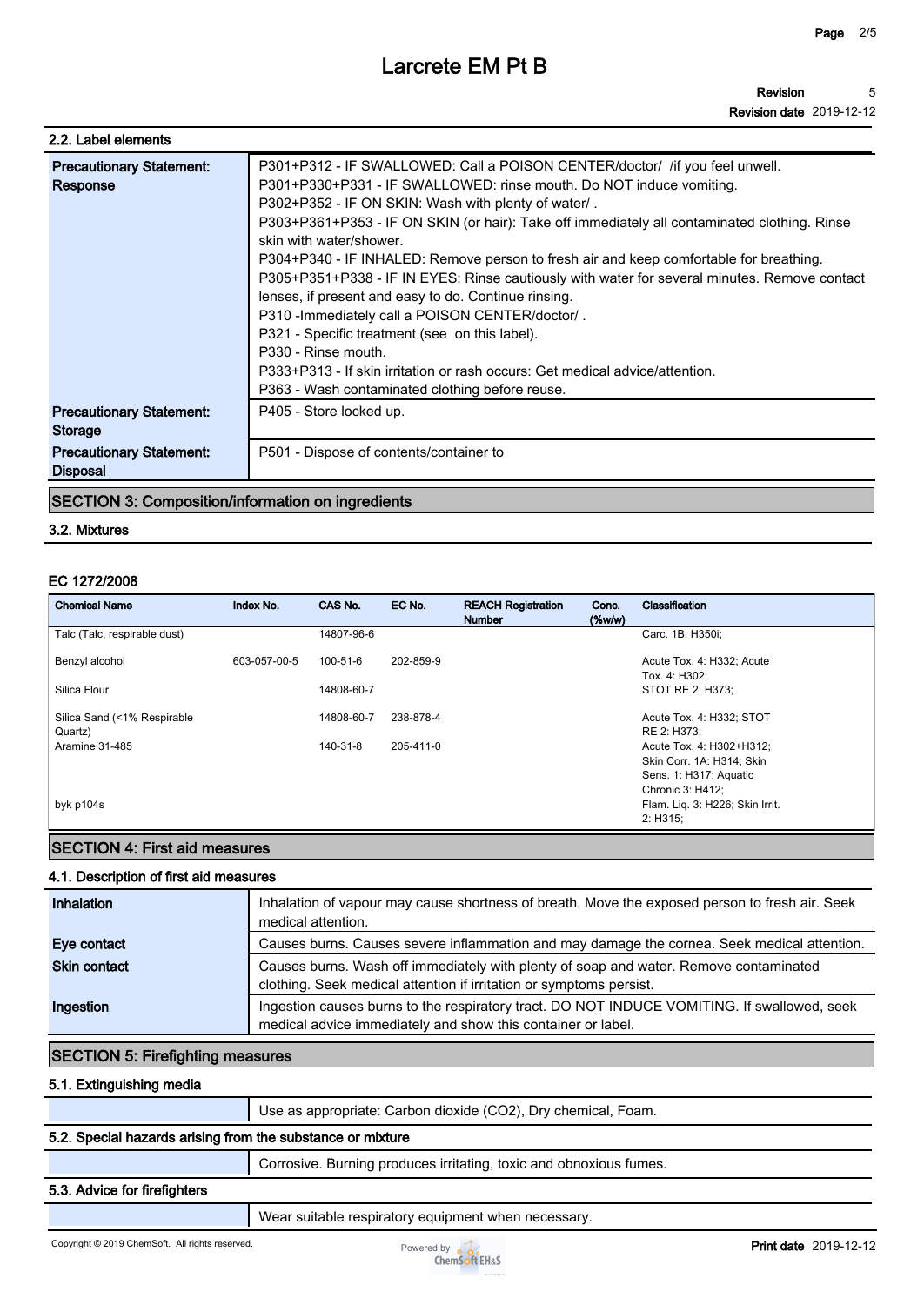**Revision date 2019-12-12**

### **SECTION 6: Accidental release measures**

#### **6.1. Personal precautions, protective equipment and emergency procedures**

|                                                           | Ensure adequate ventilation of the working area. Evacuate personnel to a safe area. Wear suitable<br>protective equipment.                             |  |  |  |
|-----------------------------------------------------------|--------------------------------------------------------------------------------------------------------------------------------------------------------|--|--|--|
| 6.2. Environmental precautions                            |                                                                                                                                                        |  |  |  |
|                                                           | Do not allow product to enter drains. Prevent further spillage if safe.                                                                                |  |  |  |
| 6.3. Methods and material for containment and cleaning up |                                                                                                                                                        |  |  |  |
|                                                           | Absorb with inert, absorbent material. Transfer to suitable, labelled containers for disposal. Clean<br>spillage area thoroughly with plenty of water. |  |  |  |
| <b>SECTION 7: Handling and storage</b>                    |                                                                                                                                                        |  |  |  |
| 7.1. Precautions for safe handling                        |                                                                                                                                                        |  |  |  |
|                                                           | Avoid contact with eyes and skin. Ensure adequate ventilation of the working area.                                                                     |  |  |  |

#### **7.2. Conditions for safe storage, including any incompatibilities**

**Keep in a cool, dry, well ventilated area. Keep containers tightly closed.**

# **SECTION 8: Exposure controls/personal protection**

**8.1. Control parameters**

### **8.1.1. Exposure Limit Values**

| Silica Sand (<1% Respirable<br>Quartz) | WEL 8-hr limit ppm:           | WEL 8-hr limit mg/m3: 0.1                                |
|----------------------------------------|-------------------------------|----------------------------------------------------------|
|                                        | WEL 15 min limit ppm:         | WEL 15 min limit mg/m3:                                  |
|                                        | WEL 8-hr limit mg/m3 total 10 | WEL 15 min limit mg/m3 total                             |
|                                        | inhalable dust:               | inhalable dust:                                          |
|                                        | WEL 8-hr limit mg/m3 total 4  | WEL 15 min limit mg/m3 total                             |
|                                        | respirable dust:              | respirable dust:                                         |
| Talc (Talc, respirable dust)           | WEL 8-hr limit ppm: -         | WEL 8-hr limit mg/m3: 1                                  |
|                                        | WEL 15 min limit ppm: -       | WEL 15 min limit mg/m3: -                                |
|                                        | WEL 8-hr limit mg/m3 total -  | WEL 15 min limit mg/m3 total -                           |
|                                        | inhalable dust:               | inhalable dust:                                          |
|                                        | WEL 8-hr limit mg/m3 total -  | WEL 15 min limit mg/m3 total<br>$\overline{\phantom{a}}$ |
|                                        | respirable dust:              | respirable dust:                                         |

#### **8.2. Exposure controls**

| 8.2.1. Appropriate engineering<br>controls | Ensure adequate ventilation of the working area.                          |  |  |  |
|--------------------------------------------|---------------------------------------------------------------------------|--|--|--|
| 8.2.2. Individual protection               | Wear chemical protective clothing.                                        |  |  |  |
| measures                                   |                                                                           |  |  |  |
| Eye / face protection                      | Approved safety goggles.                                                  |  |  |  |
| Skin protection -                          | Chemical resistant gloves (PVC).                                          |  |  |  |
| Handprotection                             |                                                                           |  |  |  |
| <b>Respiratory protection</b>              | In case of insufficient ventilation, wear suitable respiratory equipment. |  |  |  |

### **SECTION 9: Physical and chemical properties**

### **9.1. Information on basic physical and chemical properties**

| Appearance Powder |                      |
|-------------------|----------------------|
| Colour Grey       |                      |
|                   | Odour Characteristic |
|                   |                      |

### **SECTION 10: Stability and reactivity**

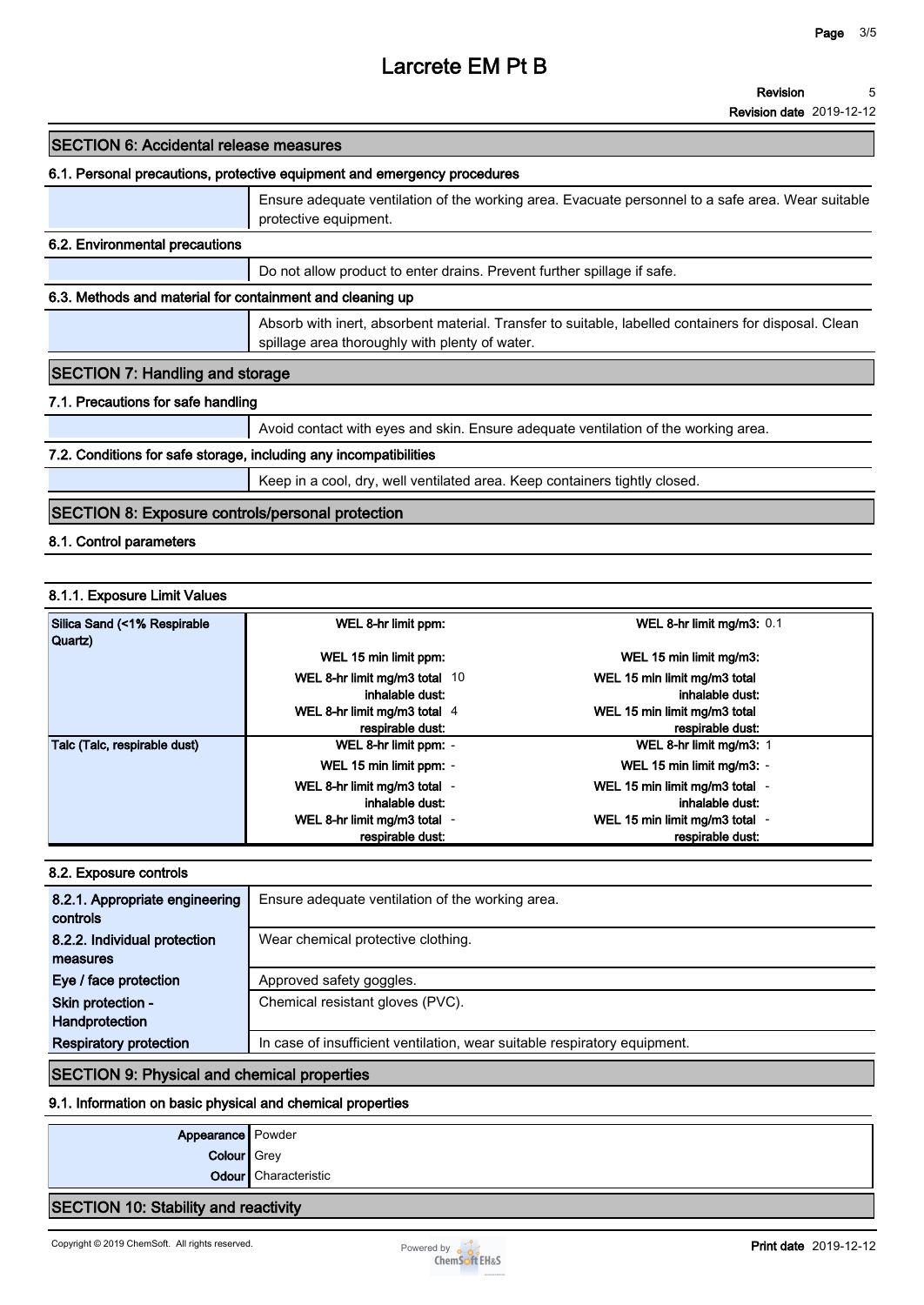#### **10.2. Chemical stability**

**Stable under normal conditions.**

# **SECTION 11: Toxicological information**

#### **11.1. Information on toxicological effects**

**Skin corrosion/irritation** | Causes burns.

#### **11.1.4. Toxicological Information**

**No data available**

#### **SECTION 12: Ecological information**

**12.1. Toxicity**

**No data available**

# **SECTION 13: Disposal considerations**

**General information**

**Dispose of in compliance with all local and national regulations.**

# **SECTION 14: Transport information**

### **Hazard pictograms**



### **14.1. UN number**

**UN3267**

#### **14.2. UN proper shipping name**

|                                    | CORROSIVE LIQUID, BASIC, ORGANIC, N.O.S. |  |  |  |
|------------------------------------|------------------------------------------|--|--|--|
| 14.3. Transport hazard class(es)   |                                          |  |  |  |
| <b>ADR/RID</b>                     | 8                                        |  |  |  |
| Subsidiary risk                    | ٠                                        |  |  |  |
| <b>IMDG</b>                        | 8                                        |  |  |  |
| Subsidiary risk                    | ٠                                        |  |  |  |
| <b>IATA</b>                        | 8                                        |  |  |  |
| Subsidiary risk                    | ۰                                        |  |  |  |
| 14.4. Packing group                |                                          |  |  |  |
| Packing group                      | $\mathop{\rm III}$                       |  |  |  |
| 14.5. Environmental hazards        |                                          |  |  |  |
| <b>Environmental hazards</b>       | No                                       |  |  |  |
| Marine pollutant                   | No                                       |  |  |  |
| <b>ADR/RID</b>                     |                                          |  |  |  |
| <b>Hazard ID</b>                   | 80                                       |  |  |  |
| <b>Tunnel Category</b>             | (E)                                      |  |  |  |
| <b>IMDG</b>                        |                                          |  |  |  |
| <b>EmS Code</b>                    | F-A S-B                                  |  |  |  |
| <b>IATA</b>                        |                                          |  |  |  |
| <b>Packing Instruction (Cargo)</b> | 856                                      |  |  |  |

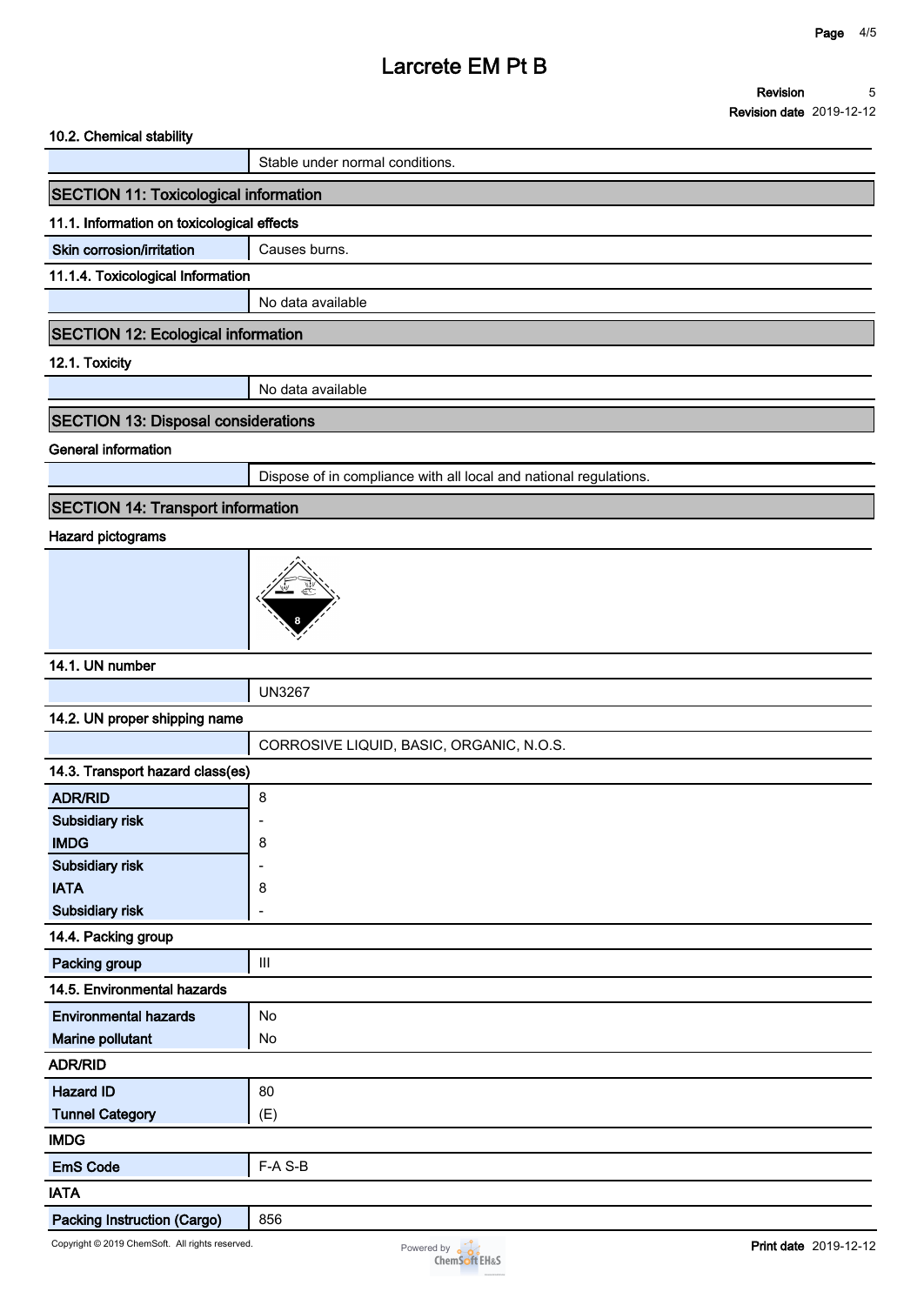| <b>IATA</b>                               |      |  |
|-------------------------------------------|------|--|
| <b>Maximum quantity</b>                   | 60 L |  |
| <b>Packing Instruction</b><br>(Passenger) | 852  |  |
| <b>Maximum quantity</b>                   | 5 L  |  |
| <b>SECTION 15: Regulatory information</b> |      |  |

# **SECTION 16: Other information**

|  | Other information |  |
|--|-------------------|--|
|--|-------------------|--|

| <b>Text of Hazard Statements in</b><br>Section 3 | Carc. 1B: H350i - May cause cancer by inhalation.<br>Acute Tox. 4: H302 - Harmful if swallowed.<br>Acute Tox. 4: H332 - Harmful if inhaled.<br>STOT RE 2: H373 - May cause damage to organs through prolonged or repeated exposure.<br>Acute Tox, 4: H302+H312 - Harmful if swallowed or in contact with skin<br>Skin Corr. 1A: H314 - Causes severe skin burns and eye damage.<br>Skin Sens. 1: H317 - May cause an allergic skin reaction.<br>Aquatic Chronic 3: H412 - Harmful to aquatic life with long lasting effects.<br>Flam. Liq. 3: H226 - Flammable liquid and vapour. |
|--------------------------------------------------|-----------------------------------------------------------------------------------------------------------------------------------------------------------------------------------------------------------------------------------------------------------------------------------------------------------------------------------------------------------------------------------------------------------------------------------------------------------------------------------------------------------------------------------------------------------------------------------|
| <b>Further information</b>                       | Skin Irrit, 2: H315 - Causes skin irritation.                                                                                                                                                                                                                                                                                                                                                                                                                                                                                                                                     |
|                                                  | The information supplied in this Safety Data Sheet is designed only as guidance for the safe use,<br>storage and handling of the product. This information is correct to the best of our knowledge and<br>belief at the date of publication however no guarantee is made to its accuracy. This information<br>relates only to the specific material designated and may not be valid for such material used in<br>combination with any other materials or in any other process.                                                                                                    |

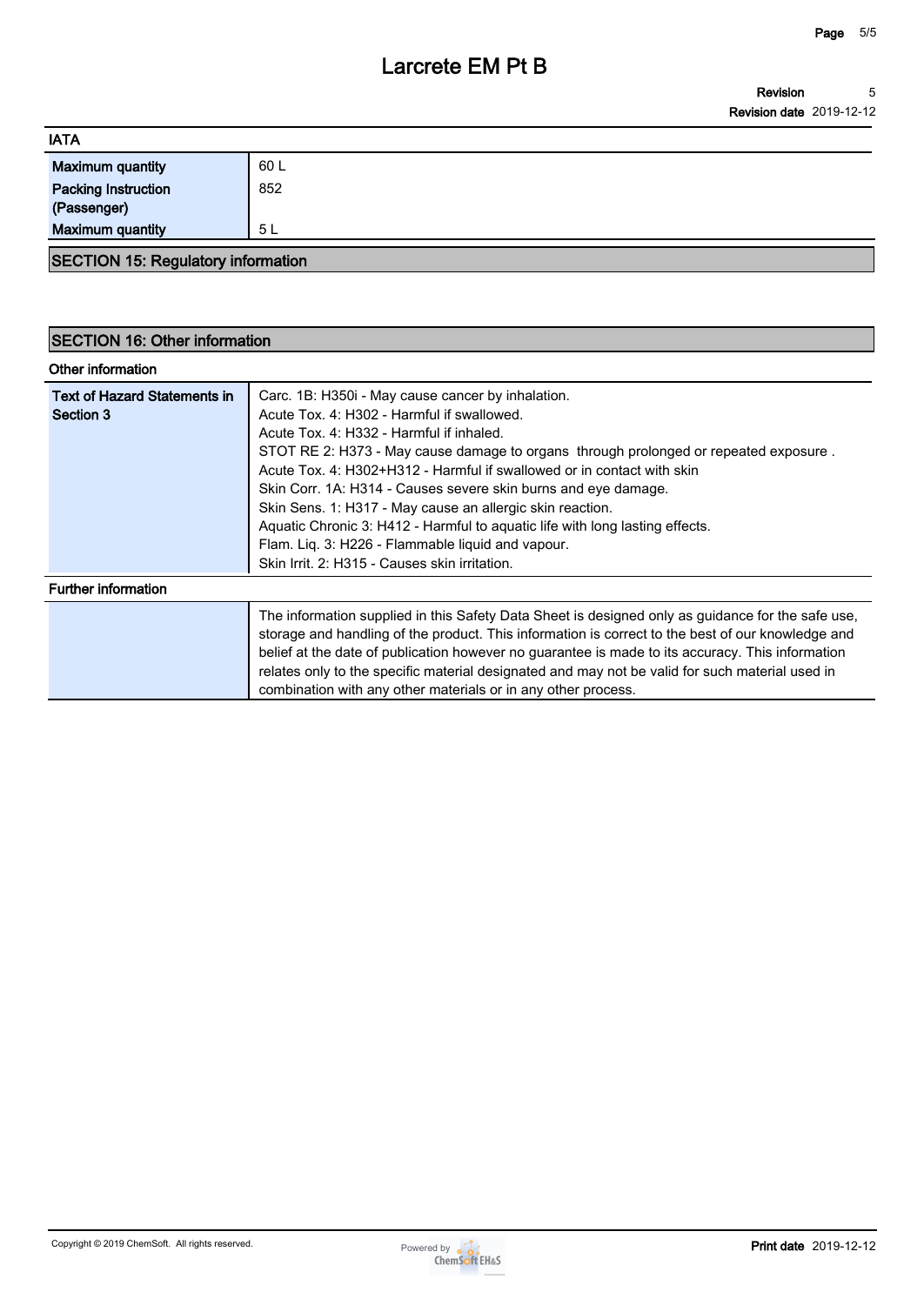

# **SAFETY DATA SHEET according to Regulation (EU) 2015/830**

# **Larcrete EM Pt C**

**Page 1/4**

| SECTION 1: Identification of the substance/mixture and of the company/undertaking  |                                                                                                                                                                                                                                                                                                                                            |  |
|------------------------------------------------------------------------------------|--------------------------------------------------------------------------------------------------------------------------------------------------------------------------------------------------------------------------------------------------------------------------------------------------------------------------------------------|--|
| 1.1. Product identifier                                                            |                                                                                                                                                                                                                                                                                                                                            |  |
| <b>Product name</b>                                                                | Larcrete EM Pt C                                                                                                                                                                                                                                                                                                                           |  |
| CAS No.                                                                            | 14808-60-7                                                                                                                                                                                                                                                                                                                                 |  |
| EC No.                                                                             | 238-878-4                                                                                                                                                                                                                                                                                                                                  |  |
| 1.2. Relevant identified uses of the substance or mixture and uses advised against |                                                                                                                                                                                                                                                                                                                                            |  |
| <b>Product Use</b>                                                                 | [SU22] Professional uses: Public domain (administration, education, entertainment, services,<br>craftsmen); [SU19] Building and construction work; [PC0] Other; [PROC5] Mixing or blending in<br>batch processes for formulation of preparations and articles (multistage and/or significant contact);<br>[ERC3] Formulation in materials; |  |
| 1.3. Details of the supplier of the safety data sheet                              |                                                                                                                                                                                                                                                                                                                                            |  |
| Company                                                                            | Larsen Building Products Ltd                                                                                                                                                                                                                                                                                                               |  |
| <b>Address</b>                                                                     | 4 West Bank Road                                                                                                                                                                                                                                                                                                                           |  |
|                                                                                    | <b>Belfast Harbour Industrial Estate</b>                                                                                                                                                                                                                                                                                                   |  |
|                                                                                    | <b>Belfast</b><br>BT3 9JL                                                                                                                                                                                                                                                                                                                  |  |
|                                                                                    | United Kingdom                                                                                                                                                                                                                                                                                                                             |  |
| Web                                                                                | www.larsenbuildingproducts.com                                                                                                                                                                                                                                                                                                             |  |
| <b>Telephone</b>                                                                   | +44 (0)28 9077 4000                                                                                                                                                                                                                                                                                                                        |  |
| Fax                                                                                | +44 (0)28 9077 6945                                                                                                                                                                                                                                                                                                                        |  |
| Email                                                                              | t.moore@larsenbuildingproducts.com                                                                                                                                                                                                                                                                                                         |  |
| <b>SECTION 2: Hazards identification</b>                                           |                                                                                                                                                                                                                                                                                                                                            |  |

# **SECTION 3: Composition/information on ingredients**

# **3.1. Substances**

#### **EC 1272/2008**

| <b>Chemical Name</b>                   | Index No. | CAS No.    | EC No.    | <b>REACH Registration</b><br><b>Number</b> | Conc.<br>$($ %w/w $)$ | Classification |
|----------------------------------------|-----------|------------|-----------|--------------------------------------------|-----------------------|----------------|
| Silica Sand (<1% Respirable<br>Quartz) |           | 14808-60-7 | 238-878-4 |                                            | $90 - 100\%$          |                |

### **SECTION 4: First aid measures**

#### **4.1. Description of first aid measures**

| <b>Inhalation</b>   | May cause irritation to mucous membranes. Move the exposed person to fresh air.                                                                                            |
|---------------------|----------------------------------------------------------------------------------------------------------------------------------------------------------------------------|
| Eye contact         | May cause irritation to eyes. Rinse immediately with plenty of water for 15 minutes holding the<br>eyelids open. Seek medical attention if irritation or symptoms persist. |
| <b>Skin contact</b> | May cause irritation to skin. Wash off immediately with plenty of soap and water. Remove                                                                                   |
|                     | contaminated clothing. Seek medical attention if irritation or symptoms persist.                                                                                           |

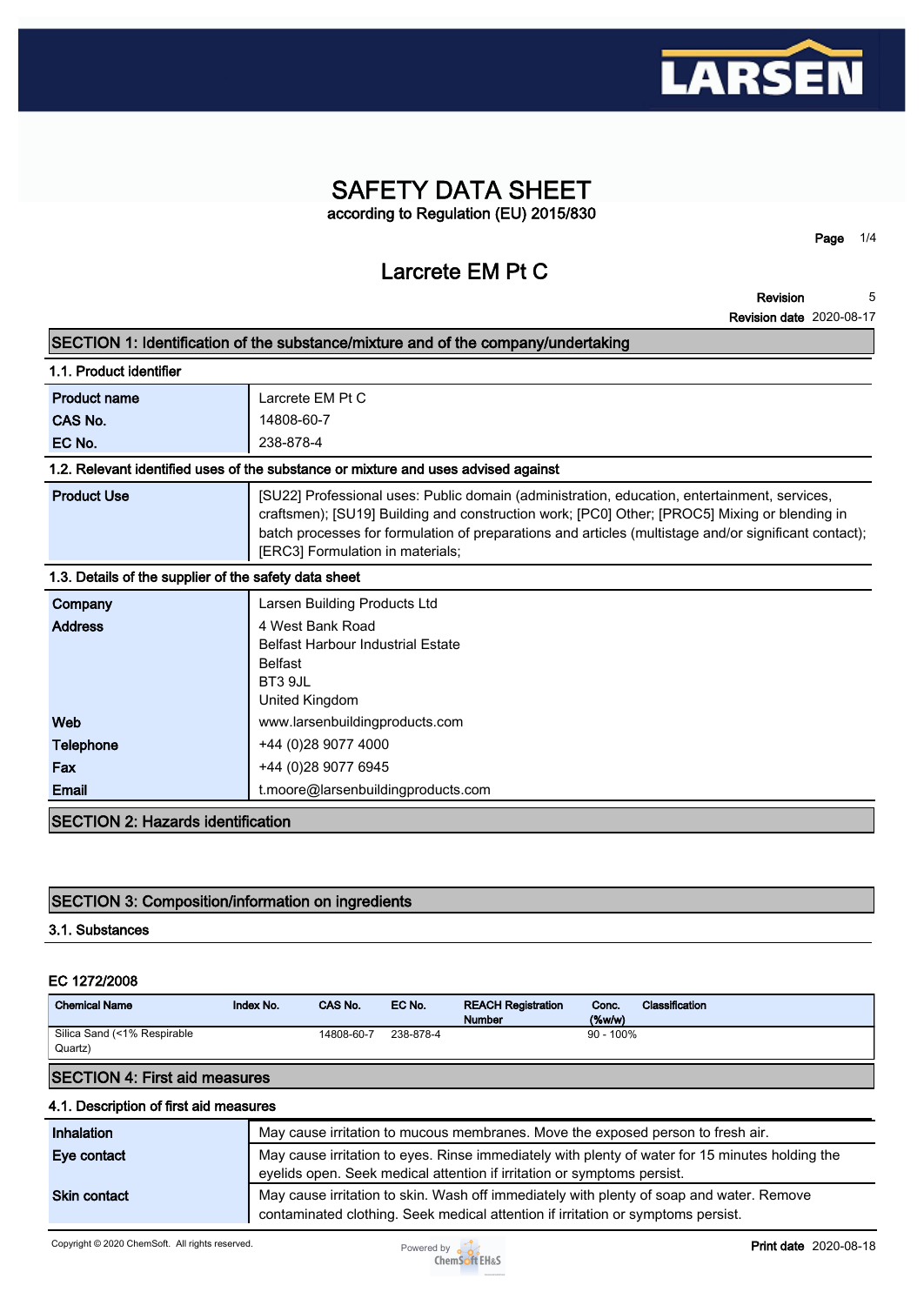| 4.1. Description of first aid measures                            |                                                                          |                                                                                                        |
|-------------------------------------------------------------------|--------------------------------------------------------------------------|--------------------------------------------------------------------------------------------------------|
| Ingestion                                                         | if irritation or symptoms persist.                                       | May cause irritation to mucous membranes. DO NOT INDUCE VOMITING. Seek medical attention               |
| <b>SECTION 5: Firefighting measures</b>                           |                                                                          |                                                                                                        |
| 5.1. Extinguishing media                                          |                                                                          |                                                                                                        |
|                                                                   | Use extinguishing media appropriate to the surrounding fire conditions.  |                                                                                                        |
| 5.2. Special hazards arising from the substance or mixture        |                                                                          |                                                                                                        |
|                                                                   | Burning produces irritating, toxic and obnoxious fumes.                  |                                                                                                        |
| 5.3. Advice for firefighters                                      |                                                                          |                                                                                                        |
|                                                                   | Wear suitable respiratory equipment when necessary.                      |                                                                                                        |
| <b>SECTION 6: Accidental release measures</b>                     |                                                                          |                                                                                                        |
|                                                                   | 6.1. Personal precautions, protective equipment and emergency procedures |                                                                                                        |
|                                                                   | Ensure adequate ventilation of the working area.                         |                                                                                                        |
| 6.2. Environmental precautions                                    |                                                                          |                                                                                                        |
|                                                                   | Do not allow product to enter drains. Prevent further spillage if safe.  |                                                                                                        |
| 6.3. Methods and material for containment and cleaning up         |                                                                          |                                                                                                        |
|                                                                   | with plenty of water.                                                    | Sweep up. Transfer to suitable, labelled containers for disposal. Clean spillage area thoroughly       |
| <b>SECTION 7: Handling and storage</b>                            |                                                                          |                                                                                                        |
| 7.1. Precautions for safe handling                                |                                                                          |                                                                                                        |
|                                                                   | Manual Handling considerations when handling, carrying and dispensing.   | Avoid contact with eyes and skin. Ensure adequate ventilation of the working area. Adopt best          |
| 7.2. Conditions for safe storage, including any incompatibilities |                                                                          |                                                                                                        |
|                                                                   | containers.                                                              | Keep in a cool, dry, well ventilated area. Keep containers tightly closed. Store in correctly labelled |
| <b>SECTION 8: Exposure controls/personal protection</b>           |                                                                          |                                                                                                        |
| 8.1. Control parameters                                           |                                                                          |                                                                                                        |
|                                                                   |                                                                          |                                                                                                        |
| 8.1.1. Exposure Limit Values                                      |                                                                          |                                                                                                        |
| Silica Sand (<1% Respirable<br>Quartz)                            | WEL 8-hr limit ppm:                                                      | WEL 8-hr limit mg/m3: 0.1                                                                              |

| <b>Quartz</b> ) |                               |                              |  |
|-----------------|-------------------------------|------------------------------|--|
|                 | WEL 15 min limit ppm:         | WEL 15 min limit mg/m3:      |  |
|                 | WEL 8-hr limit mg/m3 total 10 | WEL 15 min limit mg/m3 total |  |
|                 | inhalable dust:               | inhalable dust:              |  |
|                 | WEL 8-hr limit mg/m3 total 4  | WEL 15 min limit mg/m3 total |  |
|                 | respirable dust:              | respirable dust:             |  |
|                 |                               |                              |  |

| 8.2. Exposure controls                     |                                                       |
|--------------------------------------------|-------------------------------------------------------|
| 8.2.1. Appropriate engineering<br>controls | Ensure adequate ventilation of the working area.      |
| 8.2.2. Individual protection               | Wear protective clothing.                             |
| measures                                   |                                                       |
| Eye / face protection                      | In case of splashing, wear:. Approved safety goggles. |
| Skin protection -                          | Chemical resistant gloves (PVC).                      |
| Handprotection                             |                                                       |

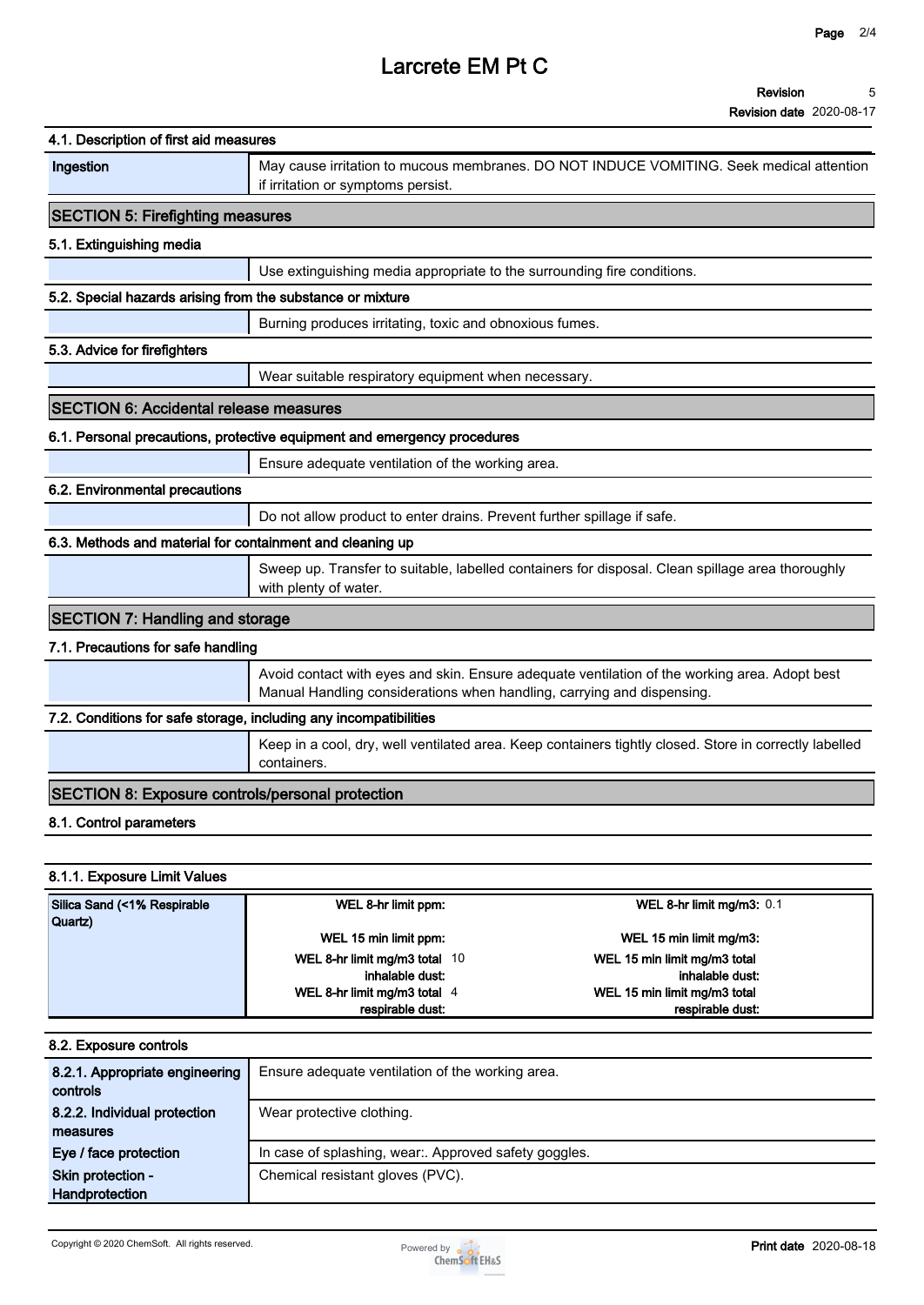**Revision 5**

**Revision date 2020-08-17**

| <b>SECTION 9: Physical and chemical properties</b> |  |
|----------------------------------------------------|--|
|----------------------------------------------------|--|

#### **9.1. Information on basic physical and chemical properties**

| Appearance Powder |                 |
|-------------------|-----------------|
| Colour Brown      |                 |
|                   | Odour Odourless |

#### **SECTION 10: Stability and reactivity**

**10.2. Chemical stability**

**Stable under normal conditions.**

### **SECTION 11: Toxicological information**

#### **11.1.4. Toxicological Information**

**No data available**

# **SECTION 12: Ecological information**

#### **12.1. Toxicity**

**No data available**

### **SECTION 13: Disposal considerations**

#### **General information**

**Dispose of in compliance with all local and national regulations.**

| <b>SECTION 14: Transport information</b>                                       |                                                          |  |  |
|--------------------------------------------------------------------------------|----------------------------------------------------------|--|--|
| 14.1. UN number                                                                |                                                          |  |  |
|                                                                                | The product is not classified as dangerous for carriage. |  |  |
| 14.2. UN proper shipping name                                                  |                                                          |  |  |
|                                                                                | The product is not classified as dangerous for carriage. |  |  |
| 14.3. Transport hazard class(es)                                               |                                                          |  |  |
|                                                                                | The product is not classified as dangerous for carriage. |  |  |
| 14.4. Packing group                                                            |                                                          |  |  |
|                                                                                | The product is not classified as dangerous for carriage. |  |  |
| 14.5. Environmental hazards                                                    |                                                          |  |  |
|                                                                                | The product is not classified as dangerous for carriage. |  |  |
| 14.6. Special precautions for user                                             |                                                          |  |  |
|                                                                                | The product is not classified as dangerous for carriage. |  |  |
| 14.7. Transport in bulk according to Annex II of MARPOL 73/78 and the IBC Code |                                                          |  |  |
|                                                                                | The product is not classified as dangerous for carriage. |  |  |
| <b>Further information</b>                                                     |                                                          |  |  |
|                                                                                | The product is not classified as dangerous for carriage. |  |  |

### **SECTION 15: Regulatory information**

### **SECTION 16: Other information**

#### **Other information**

**Revision This document differs from the previous version in the following areas:.**